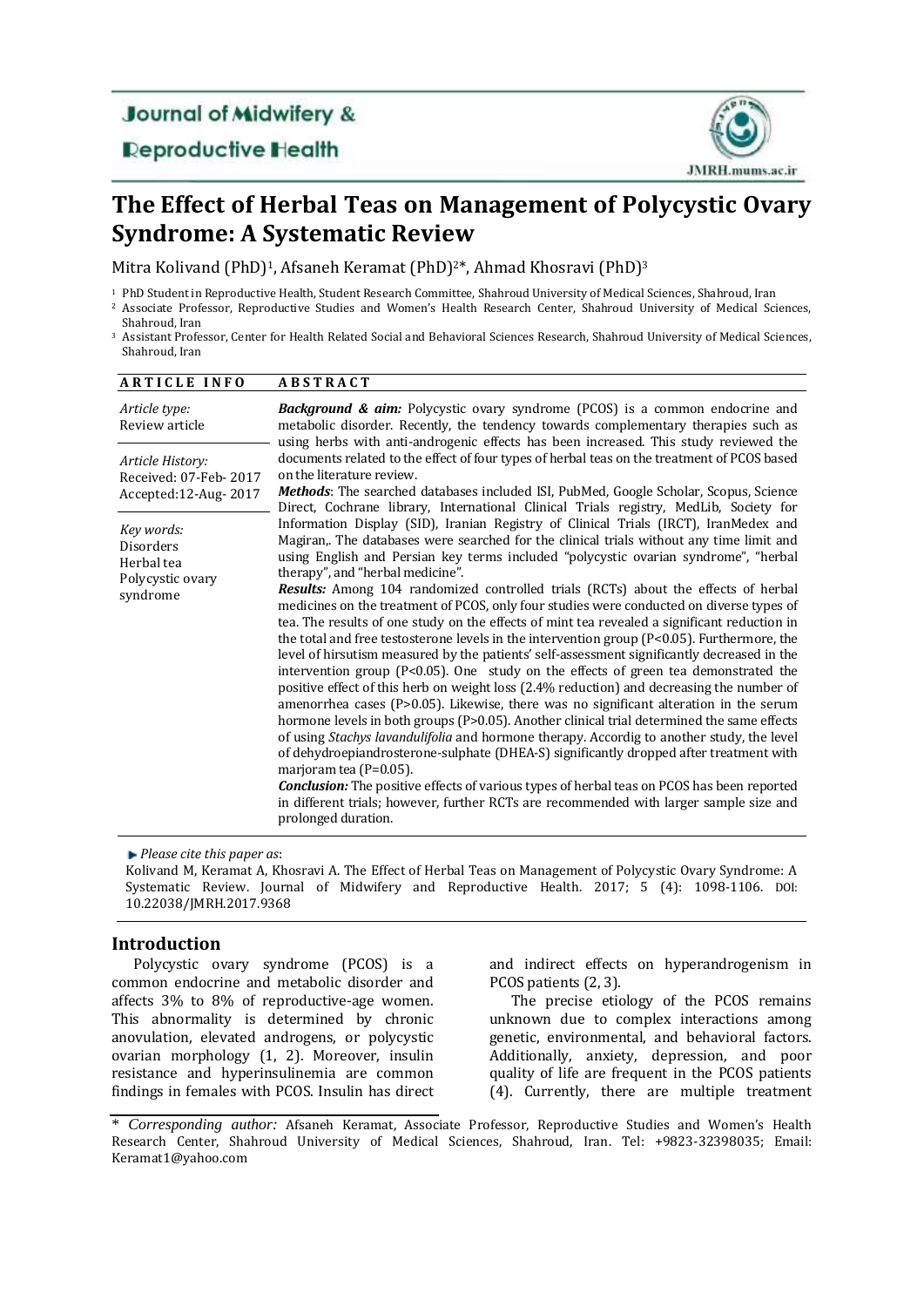methods acting as androgen antagonists.

Recently, due to suboptimal results of using several drugs, the tendency towards using complementary therapies and natural antiandrogens has been increased. Anti-androgen factors found in plants and foods provide an alternative for chemical and industrial drugs (5). Further, it is confirmed that these alternatives are not associated with major adverse effects.

The preference of herbal anti-androgens has been revealed inefficient therapeutic effects of several medicines in multitude patients and the necessity of changing their type or dose (5). Nevertheless, the effects of most of the herbs are not investigated and remained unknown (6). Nowadays, the traditional herbal medicine is widely used in the health sector.

Herbal therapy has reached a turning point; nonetheless, it is essential to coordinate the herbal medicine with other fields of academic medical sciences (7). Several herbal teas, as dietary supplements, are more accepted as a daily beverage; therefore, they can be widely used for therapy aims in PCOS. Herbal therapy with green and some other herbal teas such as the family Lamiaceae (mint family) might be one of the best and acceptable options for women with PCOS. This study aimed to review the studies conducted to evaluate the effects of four

types of herbal teas on PCOS.

### **Materials and Methods**

This study is a review of the latest randomized controlled trials (RCTs) performed on the effects of herbal teas on PCOS. Data collected from different sources such as Information Sciences Institute (ISI), PubMed, Google Scholar, Scopus, Science Direct, International Clinical Trials registry, MedLib, Society for Information Display (SID), Iranian Registry of Clinical Trials (IRCT), Iran Medex, Magiran, and Cochrane library. The time of retrieving the information from the databases was 6/15/2017.

The terms "polycystic ovarian syndrome", "herbal therapy", and "herbal medicine" were selected from the herbal medicine journals and were applied to setup the study search strategy and were used in MeSH term format.

Those RCTs which assessed the effects of herbal tea extracts on the treatment of PCOS and its complications were included and those which evaluated the daily used tea were selected (in Persian or English terms) (5). The clinical trials conducted on other herbs as well as the animal and laboratory studies were excluded.

A total of 104 RCTs were found to be about the effects of herbal compositions on the treatment of PCOS (Figure 1).



**Figure 1.** The PRISMA diagram of the retrieved studies

*J Midwifery Reprod Health. 2017; 5(4): 1098-1106. 1099*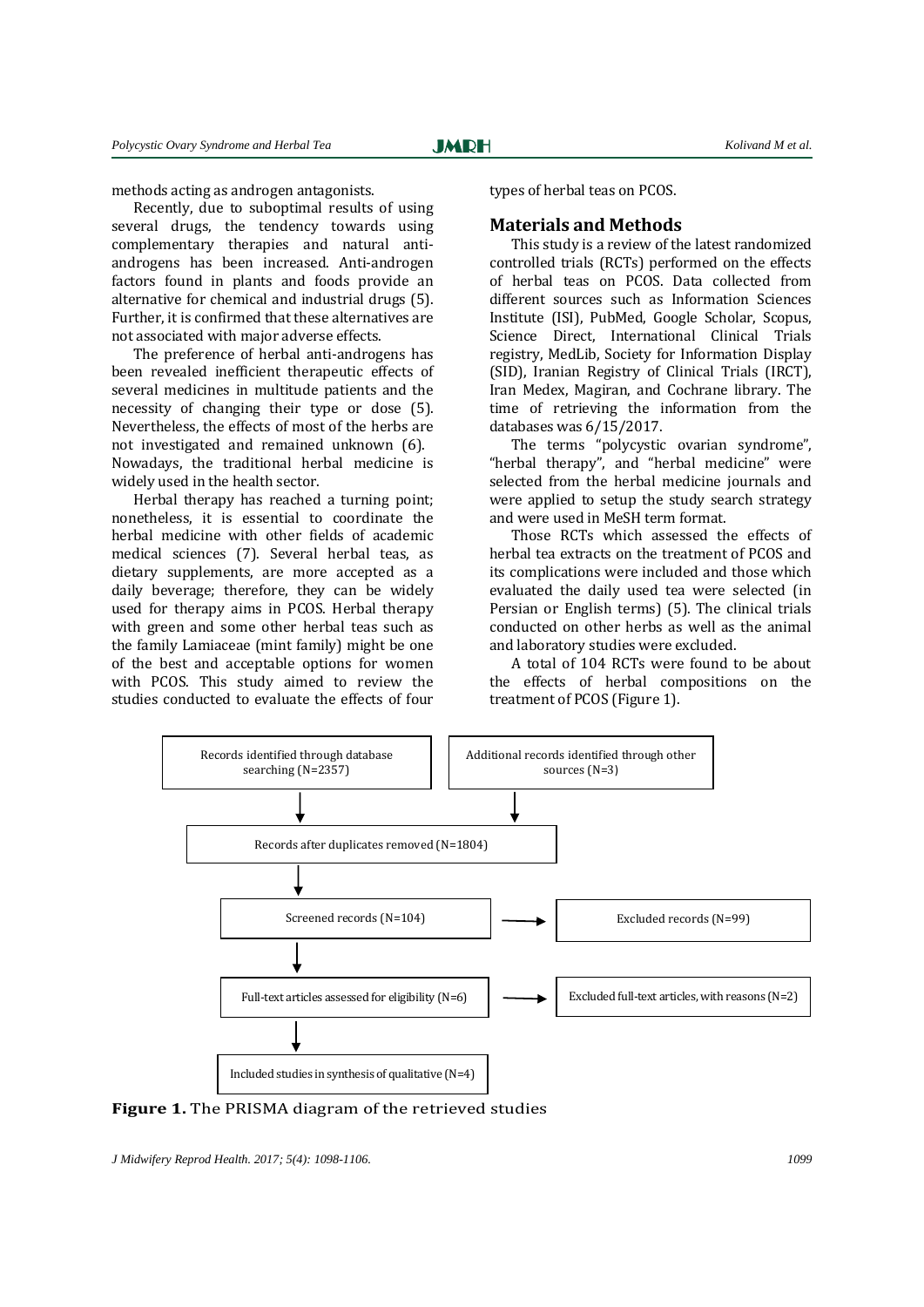| Author<br>& year                 | <b>Method</b> | <b>Participants</b>                                                   | <b>Experimental</b><br>group                    | Control<br>group                                                     | <b>Measurement</b><br>scales                                                                                                                                                                                                                     | <b>Results</b>                                                                                                                                                                                                                                                                                                                                                                                         | <b>Side effects</b>                                                                                                                                                   |
|----------------------------------|---------------|-----------------------------------------------------------------------|-------------------------------------------------|----------------------------------------------------------------------|--------------------------------------------------------------------------------------------------------------------------------------------------------------------------------------------------------------------------------------------------|--------------------------------------------------------------------------------------------------------------------------------------------------------------------------------------------------------------------------------------------------------------------------------------------------------------------------------------------------------------------------------------------------------|-----------------------------------------------------------------------------------------------------------------------------------------------------------------------|
| Grant p.<br>in 2010              | $RCT*$        | On the 42<br>patients with<br>PCOS** and<br>hirsutism                 | 21 patients<br>using<br>spearmint tea           | 21<br>patients<br>using<br>placebo<br>tea                            | -Free and total<br>testosterone levels<br>-LH*** and<br>FSH**** levels<br>-Hirsutism                                                                                                                                                             | -Significant decrease in total<br>and free testosterone levels<br>- Significant rise in LH and FSH<br>levels<br>- Significant decrease in<br>hirsutism level via DLQI *****                                                                                                                                                                                                                            | Without any<br>side effects                                                                                                                                           |
| Chan<br>$C.W$ in<br>2006         | <b>RCT</b>    | On the 34<br>obese<br>patients with<br><b>PCOS</b>                    | 19 patients<br>using green<br>tea capsules      | 19<br>patient<br>using<br>placebo<br>capsules                        | -BMI******* and<br>weight<br>-Biochemical<br>profiles<br>-Hormone profiles                                                                                                                                                                       | -No significant difference in the<br>hormonal levels (LH, FSH, and<br>androgens)<br>-No significant difference in the<br>weight of the intervention<br>group<br>-Significant enhancement in the<br>weight, BMI, and body fat<br>percentage in the control group<br>-Similar results of biochemical<br>profiles (except for significant<br>rise in the triglyceride level in<br>the intervention group) | No adverse<br>effects were<br>reported                                                                                                                                |
| <b>Jalilian</b><br>N. in<br>2013 | <b>RCT</b>    | On the 66<br>patients with<br>AUB*******<br>due to the<br><b>PCOS</b> | -33 patients<br>using Stachys<br>lavandulifolia | $-33$<br>patients<br>under<br>treatmen<br>t with<br>$MPA***$<br>**** | - Age-adjusted<br>prevalence rate of<br><b>AUB</b><br>- Elevated level of<br>testosterone<br>-LH/FSH ratio<br>-Abnormal<br>ultrasonography                                                                                                       | -decrease of AUB in both groups<br>but with no significant<br>difference between the groups                                                                                                                                                                                                                                                                                                            | - Abdominal<br>cramps and<br>bloating.<br>which could be<br>better<br>tolerated than<br>nausea and<br>vomiting<br>associated<br>with MPA                              |
| Hai-<br>Husein in<br>2015        | <b>RCT</b>    | -On the $25$<br>patients with<br>PCOS                                 | -14 patients<br>receiving the<br>marjoram tea   | $-11$<br>patients<br>receiving<br>the<br>placebo<br>tea              | -Anthropometric<br>assessment<br>including weight,<br>height, waist-hip<br>ratio<br>-Biochemical<br>analysis including<br>FSH, LH,<br>Oestradiol (E2),<br>progesterone, total<br>testosterone,<br>DHEA-S*********,<br>insulin, glucose<br>levels | -Significant reduction of DHEA-<br>S and fasting insulin levels in<br>the intervention group<br>-In comparison to the placebo<br>group, the<br>Iteration was significant only<br>for the DHEA-S level                                                                                                                                                                                                  | -In the<br>intervention<br>group:<br>bloating,<br>nausea, mild<br>sedation,<br>urinary<br>frequency<br>-In the control<br>group:<br>bloating,<br>urinary<br>frequency |

\* Randomized clinical trial, \*\* Polycystic ovary syndrome, \*\*\* Luteinizing hormone, \*\*\*\* Follicle-stimulating hormone, \*\*\*\*\* Dermatology life quality index, \*\*\*\*\*\*\* Body mass index, \*\*\*\*\*\*\* Abnormal uterine bleeding, \*\*\*\*\*\*\*\* Medroxyprogesterone acetate, \*\*\*\* Dehydroepiandrosterone sulphate

Six studies were about the effects of green tea, mint, Stachys lavandulifolia, and marjoram. Two studies were excluded due to non-random allocation and using combination of green tea and coffee polyphenols, respectively (8, 9). The aforementioned four herbs were selected because of their common family source and regular use, especially about green and mint tea*.* The features of the selected studies are presented on Table 1.

The Jadad scale (Jadad et al., 1996) such as Consort statement was used to determine the quality of methodology of the RCTs. This scale is

based on the probability of bias in the sampling process, sample loss, and how to blind correctly. The studies which were scored at least 3 using this scale (ranged from 0 to 5) considered as satisfactory quality for including and were selected (10).

#### **Results**

Mint (Mentha spicata or spearmint) is a strong and stable plant used to flavor tea, which grows to the height of one meter, and can be planted in most areas of Iran. Its blooms, fresh leaves, and floral and leafy buds can be dried for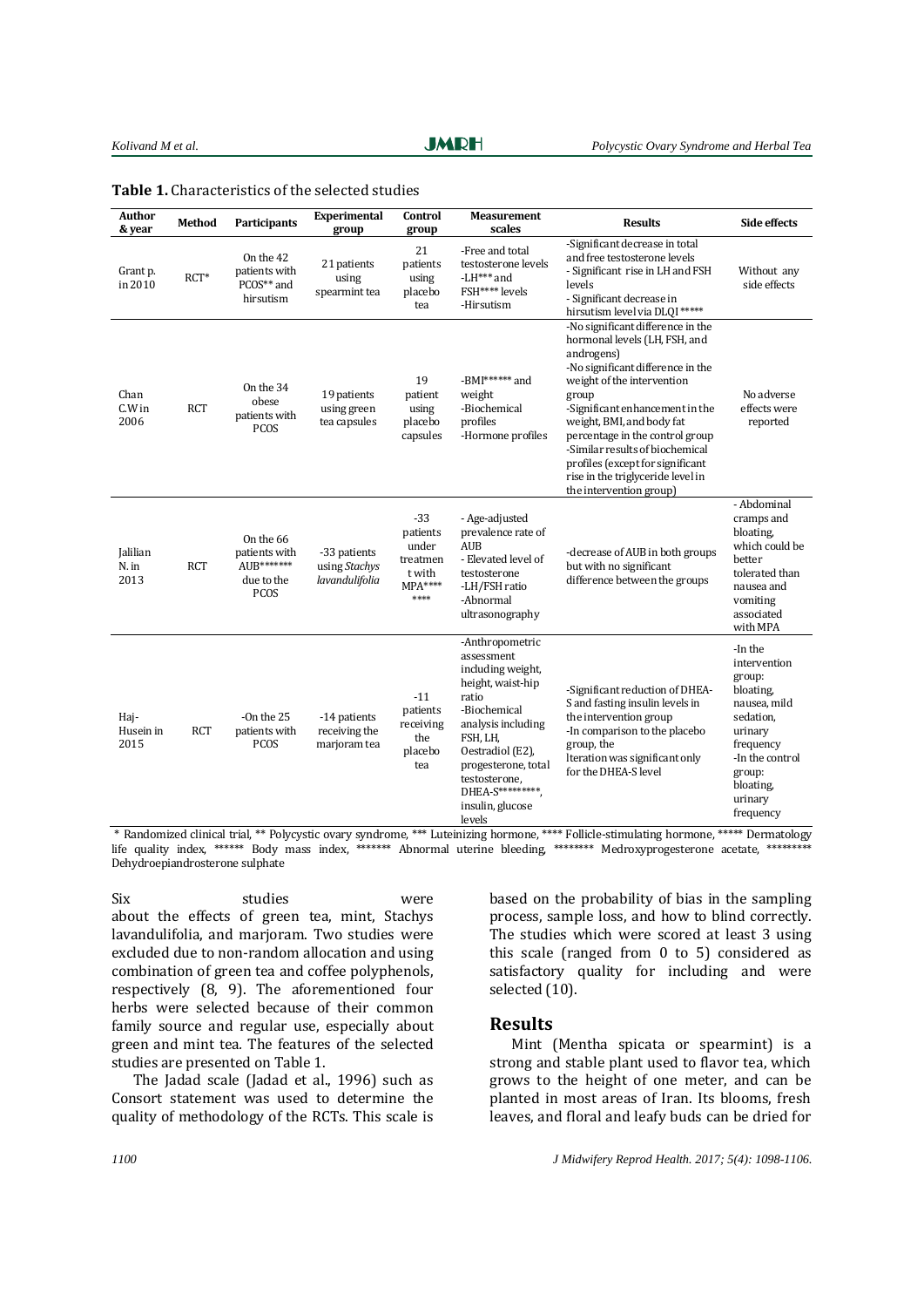using in foods. The chemical components of mint is linalool*,* 8-cineole*,* limonene*,* menthone carvone*,* menthol, and isomenthone. Mint has various usages in traditional medicine as a stomach tonic, analgesic, and anticonvulsant, as well as using for calming the nerves (11-13).

For many years it has been thought that mint can lower the testosterone level and was commonly used in Middle East for treatment of hirsutism. Given its anti-androgenic effect, this plant can reduce the level of free testosterone; however, it has no effect on the levels of total testosterone and dihydrotestosterone (DHT) (5).

Grant in 2010 conducted a study on the effect of peppermint tea on the level of androgens in women with PCOS. The patients were randomly assigned to two groups of intervention and control (21 subjects for each group). The subjects in the intervention and control groups consumed spearmint tea and placebo twice a day for one month, respectively.

Prior to the intervention, 15 and 30 cases had increased androgen levels and hirsutism using Ferriman-Galwey scale, respectively. The results revealed a significant reduction in the total and free testosterone levels in the intervention group (P<0.05). Moreover, selfassessment of hirsutism in the intervention group determined a significant reduction in the level of this disorder (P<0.05); nevertheless, there was no significant difference using the Ferriman-Galwey scale. Therefore, this study found a significant reduction in androgen levels, but due to short-term follow-up, a longer duration is needed to demonstrate the effectiveness of this herb on hirsutism (14).

#### **Stachys lavandulifolia (Mountain tea)**

*Stachys lavandulifolia* is a multi-stemmed, viable, wooden, short, green or somehow gray, and fluffy plant from the family Lamiaceae with a warm nature. This plant contains components with biological activity such as phenylethanoid*,*  terpenoid, and flavonoids. Further, its other components are myrcene (20%), α-pinene (18%), gamma muurolene (13.2%) and agnole (7%) (15).

*Stachys lavandulifolia* is a native plant in Iran, which is used in traditional medicine as an herbal tea for treatment of gastrointestinal disorders and is prescribed as an antispasmodic, diuretic, antiulcer, antipyretic, and antidiarrheal. Its leaves and flowers are used as an antimicrobial agent to treat skin infections as well as hypermenorrhea.

According to the literature, this herb is an anxiolytic, antioxidant, and antimicrobial agent with anti-leishmanial activity, which can be used to treat primary dysmenorrhea (16-18). Its antiprostaglandin and anti-inflammatory effects attract the interests of researchers to treat the PCOS complications using this herb.

The only RCT conducted on this issue is performed by Jalilian et al. in 2013. In the mentioned study, 66 patients with PCOS were randomly divided into two groups. The patients in the intervention group (n=33) were treated by *Stachys lavandulifolia* brewed tea three times a day (each time 5 g) for three months. The patients in the control group received medroxy-progesterone acetate (MPA) with the dose of 10 mg per night for 10 continued nights in a month for three months.

There was no significant difference in the prevalence of age-adjusted abnormal uterine bleeding (AUB) in both groups. The prevalence of adverse effects in the intervention group was lower in comparison to the control group; however, this difference was not significant. Therefore, it was concluded that Stachys lavandulifolia may be used as an alternative for MPA in management of AUB caused by PCOS (19).

### **Marjoram (Origanum majorana or Marzanjosh in Persian)**

Marjoram (*[Origanum](http://en.wikipedia.org/wiki/Origanum) majorana*) is a somewhat cold-sensitive [perennial](http://en.wikipedia.org/wiki/Perennial_plant) [herb](http://en.wikipedia.org/wiki/Herb) or undershrub with sweet [pine](http://en.wikipedia.org/wiki/Pine) and [citrus](http://en.wikipedia.org/wiki/Citrus) flavors from family Lamiaceae. It is a longaevus plant with the height of 30 to 90 cm and a nice smell, which grows in drylands, beaches, mountain ranges, and forests. The leaves, flowers, and fresh aerial parts of the plant are used for medical purposes (20).

Marjoram is used for treatment of gastrointestinal diseases, common cold, respiratory allergies, diabetes, skin damages, nervous system disorders, disinfection, dysmenorrhea, and menopause complications (21-24). According to the results of Vagi et al. study, the main component of marjoram was terpinen-4-ol in the marjoram essential oil and the others were cterpinene, linalool, α-terpineol, α-terpinolene, α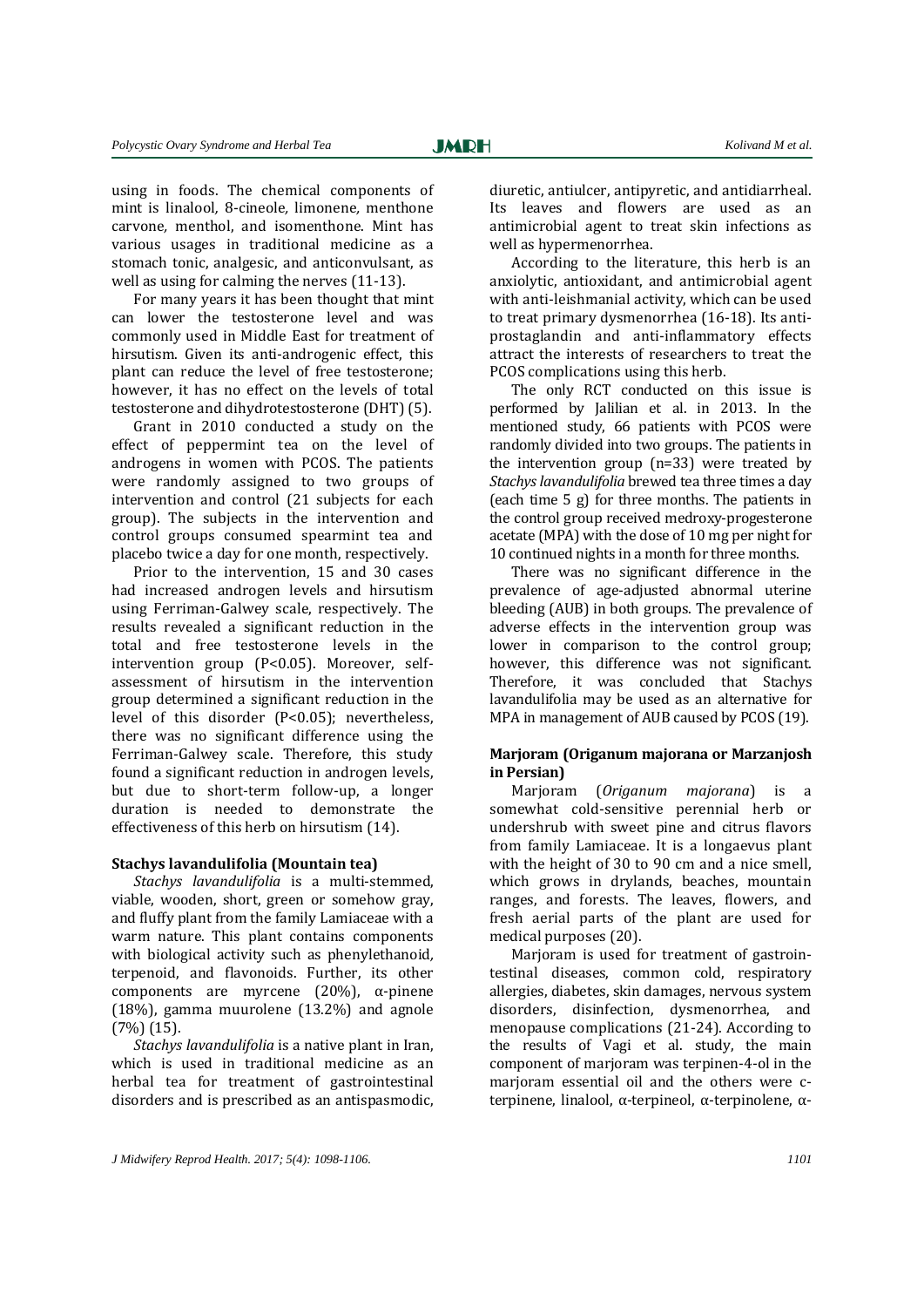terpinene, β-caryophyllene, and spathulenol.

The antibacterial and antifungal activities of marjoram essential oil are well-known; however, to the best of our knowledge, there was no evidence about more chemically complex extracts (25). Regarding the Iranian and Jordanian traditional medicine, marjoram was used to treat complications of menstruation and PCOS (19, 26).

The study of Haj-Hussein et al. in 2015 is the only scientific evidence that investigated the therapeutic effects of this herb in women with PCOS (27). To declare this effect, several pharmaceutical studies revealed that marjoram ethanol extract activated the peroxisome proliferator-activated receptors (PPAR), which improved the insulin sensitivity (28, 29). Given the results of multitude animal studies, the other possible mechanisms are anti-hyperlipidemic and anti-diabetic activities of marjoram extracts (30, 31).

Haj-Hussein et al. in 2015 conducted a study on 28 patients with PCOS, who were randomly assigned to two groups of intervention (n=14) and control (n=11). The patients in both groups received marjoram and placebo teas twice a day for one month, respectively. The hormonal and metabolic parameters were measured at the pre- and post-intervention phases.

In the intervention group the DHEA-S and fasting insulin levels significantly reduced; nevertheless, there was a significant difference between two groups only in terms of DHEA-S level. Therefore, it was confirmed that marjoram tea has a positive effect on the hormone profile of females with PCOS. It improves the insulin sensitivity and inhibits the adrenal androgen secretion (27).

#### **Green tea**

Globally, green tea makes up nearly 20% of tea consumption mainly used in Asia, especially China and Japan (32). According to the literature, green tea positively affect the glucose and lipid metabolism and endocrine system in mice and humans, this effect is principally associated with PCOS management (33, 34).

Moreover, those mice which were treated with this herbal tea revealed weight loss and ovulation; nonetheless, only two clinical trials were conducted to evaluate the effects of this herb on humans. The main component of green

tea is epigallocatechin-3-gallate (EGCG) that causes weight loss and reduces the levels of serum testosterone, estradiol, leptin, insulin, luteinizing hormone (LH), glucose, cholesterol, and triglyceride (TG) in rats.

In vitro studies demonstrated that green tea extract and EGCG inhibited the testosterone secretion in basal and stimulated Leydig cells (4). Anti-androgenic effects are associated with EGCG and 5α-reductase inhibitor, which prevent the conversion of testosterone to DHT (5). Chan et al. in 2006 conducted a study to evaluate the effect of green tea on the weight, and hormonal and biochemical profiles in obese women with PCOS.

In this study, 34 obese women with PCOS were randomly divided into two groups of intervention and control, who received capsules of green tea and placebo for three months, respectively. According to the results of the mentioned study, the patients' weight in the intervention group was reduced by 2.4%; however, this reduction was not significant.

In the control group, weight, body mass index (BMI), and body fat percentage (BFP) were significantly higher before and after the study. Given the results of the mentioned study, there was no significant difference between the groups in terms of the hormone profile. The biochemical profiles were similar in both groups except for a significant enhancement in TG level in the intervention group.

A Few number of the patients remained amenorrhic in the intervention group; nevertheless, this difference was not significant. According to the evidence, different effects of green tea on the weight loss might be due to different amounts of consumption, sample size, and duration of treatment. Furthermore, those studies conducted on menstrual changes in women with PCOS may have diverse results (34).

#### **Discussion**

There are few studies conducted on the effect of different teas on the PCOS; nonetheless, their positive effects on the PCOS is confirmed. Additionally, using these teas in the treatment of PCOS is a newer modality than using the other medicinal plants, which both can open a new window towards researchers in this field.

According to the principles of clinical trials and Jadad scale, the quality of these four studies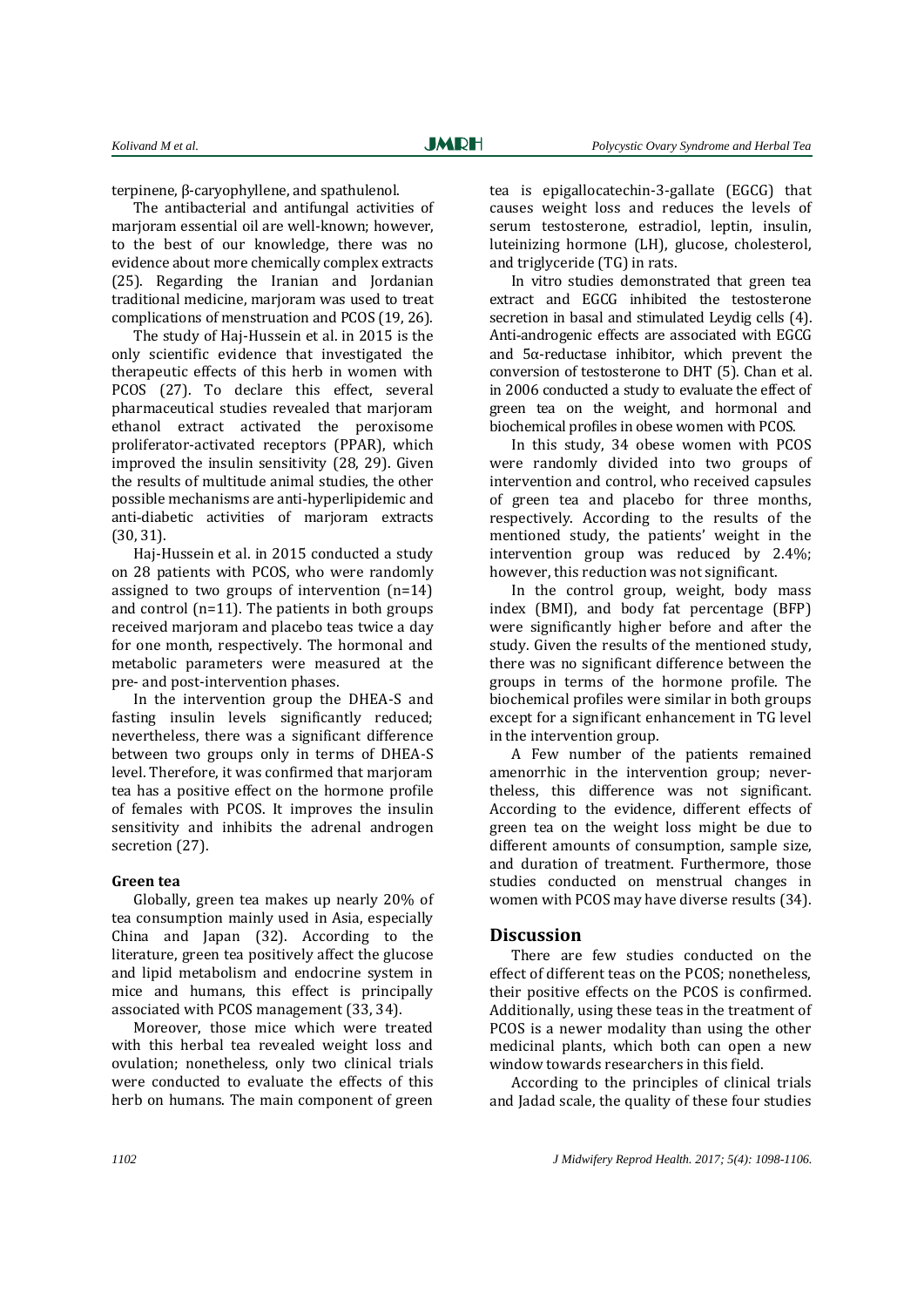was satisfactory and the anti-androgenic effects of mint was more pronounced than the other teas. Akdogan study showed a significant decrease in the level of free testosterone; consistent with the mentioned study, Grant's study revealed a significant reduction in the total and free testosterone levels.

In Akdogan study, a significant increase in follicle-stimulating hormone (FSH), LH, and oestradiol, as well as a significant reduction in TG level were reported, which could confirm the effects of this herb on the other PCOS complications. Further, several animal studies confirmed the significant anti-androgenic effects of mint (5, 8, 11, 14). Given the results of Chan et al. study, treatment with green tea insignificantly decreased the subjects' weight (by 2.4%) and number of dysmenorrhea cases.

Moreover, no significant difference was observed between the groups in terms of hormonal and biochemical profiles, except for an increase in TG level of the patients in the intervention group. According to antiandrogenic effects of this tea, this difference might be due to low-dose, short-term intervention, including both males and females in several studies, and the gender-related effects of previous human studies (34).

Regarding the results of several animal studies which revealed the positive effects of green tea, continued attention was paid to this safe tea. In the only clinical trial study on Stachys lavandulifolia, AUB was studied and demonstrated the same results as hormonal therapy in the PCOS patients. The reduction in the testosterone levels was not significant in the intervention group; nevertheless, correction of clinical abnormalities in LH/FSH ratio was significant in this group (19).

The antioxidant and antimicrobial effects of marioram is well documented; nonetheless, to the extent of our knowledge, there is not any published study about the effects of the other chemical component of this herb (21, 25). Increased attention to the antidiabetic effect of marjoram leads to the first intervention study in women with the PCOS. In congruence with Haj-Hussein study and regarding the use of this herb as food flavoring, this herbal tea is safe for using in low-dose and is not associated with any major adverse effect (14, 19, 27, 34).

Akdogan study demonstrated that using mint as a beverage did not lead to any adverse effect; likewise, those patients who were treated with mint did not reported any side effect. However, in case of consuming inappropriate dose or way of administration would lead to side effects. This study evaluated the side effects that were observed in several animal studies such as decreased iron absorption and hepatonephrotoxicity (8).

It is essential to know all the components of the herb and their mechanisms before using them. Multiple animal and human studies, confirmed the weight and cholesterol reducing effects of green tea due to increasing the thermogenic effect in the patients with PCOS (35-38). Furthermore, animal studies confirmed the effects of green tea on decreasing the fasting serum glucose, insulin, total cholesterol, and testosterone levels; if the same effects are revealed in human studies, using this herb will be effective in the treatment of PCOS (14, 33, 35-38, 39, 40).

Therefore, further studies with higher doses of green tea are recommended (34). Regardless of only 20% insulin resistance patients among the Haj-Hussein study subjects, the capacity of marjoram to activate the PPAR-α and PPAR-c resulting in increasing the insulin-sensitizing effects were determined. This may improve ovulation and significantly reduce the DHEA-S level (27).

The mechanism of the effects of Stachys lavandulifolia on the treatment of PCOS is remained unknown. Because of using Stachys lavandulifolia in several studies and traditional medicine, Jalilian evaluated its influences and confirmed the antiprostaglandins, antiinflammatory, sedative, antispasmodic, anxiolytic, analgesic, and diuretic effects and demonstrated that this herb induced menstruation in patients with PCOS (15-19).

According to Monji et al. study in 2011, Stachys lavandulifolia is rich in a type of flavonoid called apigenin with estrogenic effects. In vitro studies conducted on Stachys lavandulifolia demonstrated that this herb regulated the estrogen receptors in the rat uterus (41). Given the results of Jalilian study, this regulation reduced the complications caused by increased estrogen level in the patients with PCOS.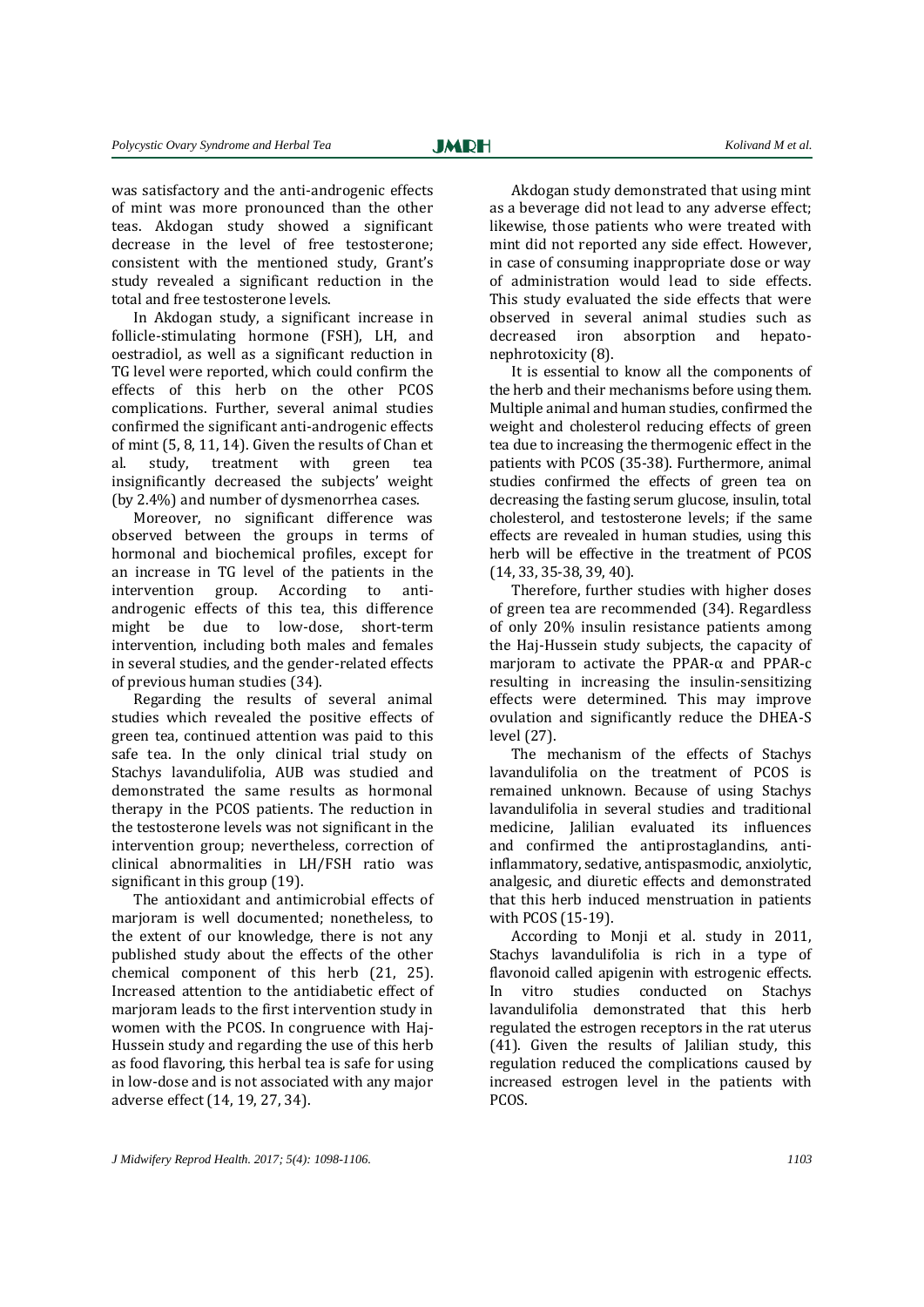Moreover, regulation of the hypothalamicpituitary-ovarian axis by using flavonoids would improve the function of uterus and ovaries. Accordingly, further clinical trials are recommended to investigate the multidimensional impacts of Stachys lavandulifolia on the PCOS (19). Grant conducted a study for the first time to examine the antiandrogenic effect of mint.

Nevertheless, it is suggested to evaluate the unknown mechanism of mint at the molecular level (14). According to the literature and Akdogan study, probably mint has the potential of enzyme induction of microsomal cytochrome, which leads to alterations in the concentrations of endogenous androgenic hormones.

Therefore, decrease in the level of testosterone might be due to the induction of cytochrome P450 3A4 or direct effect on the synthesis of androgen hormones (8). Properties and mentioned mechanism of mint confirmed its effects on the PCOS patients, which clarify the need for more studies with clinical trial planning.

Haj-Hussein et al. mentioned the traditional use of marjoram for hormonal regulation and its positive effects on PCOS. Several effects of marioram were investigated and documented: nonetheless, there is not any scientific document about use of this herb in the treatment of PCOS. This herb is safe in case of using in low-doses; furthermore, it is worth mentioning that marjoram ethanol extract is used to activate the PPARs resulting in the improvement of insulin sensitivity (27).

The main limitation of the study was the few number of the clinical trials that investigated the effects of these herbal teas on the patients with PCOS. This limitation might lead to unknown definite mechanism of the herbs on the PCOS. We attempted to explain their probable mechanisms by using the evidence on their chemical structure and effects, which was the strength of the current study. Due to the increasing tendency towards medicinal plants, further clinical trials are recommended on the animals with PCOS to determine the mechanism of action and potential adverse effects of the herbs.

## **Conclusion**

The PCOS is a common problem in females of reproductive age, which causes many complications such as infertility and metabolic disorders. Regarding the results of this study, the effects of this four herbs were confirmed; however, further clinical trials are recommended.

## **Conflicts of interest**

Authors declared no conflicts of interest.

### **References**

- 1. Wei W, Zhao H, Wang A, Sui M, Liang K, Deng H, et al. A clinical study on the short-term effect of berberine in comparison to metformin on the metabolic characteristics of women with polycystic ovary syndrome. European Journal of Endocrinology. 2012; 166(1):99-105.
- 2. Berek JS, Berek NS. Berek & Novak's gynecology. 15th ed. Philadelphia: Lippincott Williams & Wilkins; 2011.
- 3. Toulis KA, Goulis DG, Kolibianakis EM, Venetis CA, Tarlatzis BC, Papadimas I. Risk of gestational diabetes mellitus in women with polycystic ovary syndrome: a systematic review and a meta-analysis. Fertility and Sterility. 2009; 92(2):667-677.
- 4. Raja-Khan N, Stener-Victorin E, Wu X, Legro RS. The physiological basis of complementary and alternative medicines for polycystic ovary syndrome. American Journal of Physiology-Endocrinology and Metabolism. 2011; 301(1): E1-E10.
- 5. Grant P, Ramasamy S. An update on plant derived anti-androgens. International Journal of Endocrinology and Metabolism. 2012; 10(2):497-502.
- 6. Naghibi F, Mosaddegh M, Mohammadi Motamed S, Ghorbani A. Labiatae family in folk medicine in Iran: from ethnobotany to pharmacology. Iranian Journal of Pharmaceutical Research. 2005;  $4(2)$ :63-79.
- 7. Goswami PK, Khale A, Ogale S. Natural remedies for polycystic ovarian syndrome (PCOS): a review. International Journal of Pharmaceutical and Phytopharmacological Research. 2012; 1(6): 396-402.
- 8. Akdokan M, Tamer MN, Cure E, Cüre MC, Köroğlu BK, Delibaş N. Effect of spearmint (Mentha spicata Labiatae) teas on androgen levels in women with hirsutism. Phytotherapy Research. 2007; 21(5):444-447.
- 9. Tomatis V. The effects of Green tea and coffee extracts on glucose metabolism and cardiovascular function in overweight and obese women with Polycystic Ovary Syndrome (PCOS) and insulin resistance. Cambridge, UK: Medical Research Council (MRC), Human Nutrition Research (HNR); 2013.
- 10. Jadad AR, Moore RA, Carroll D, Jenkinson C, Reynolds DJ, Gavaghan DJ, et al. Assessing the

*1104 J Midwifery Reprod Health. 2017; 5(4): 1098-1106.*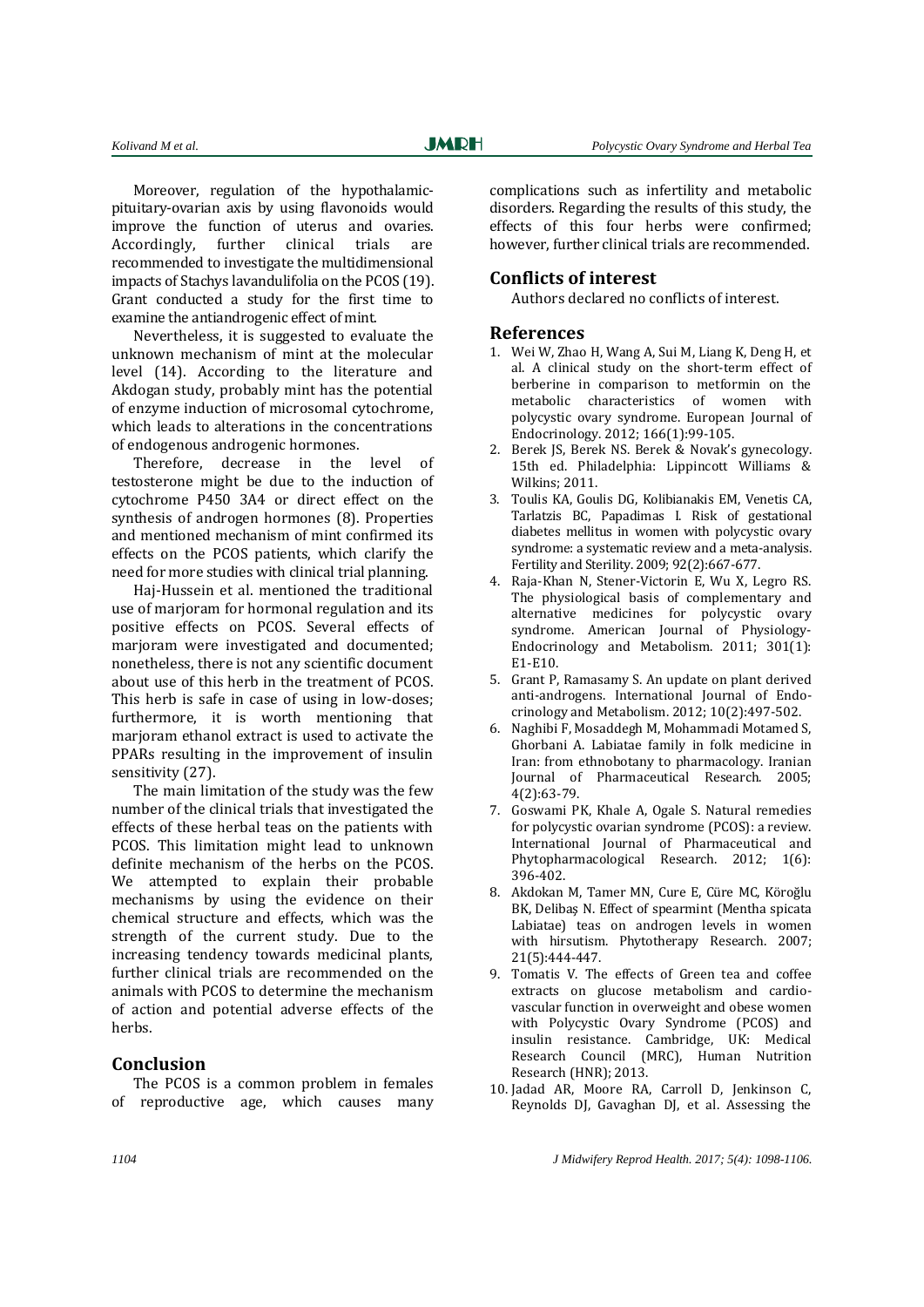quality of reports of randomized clinical trials: is blinding necessary? Controlled Clinical Trials. 1996; 17(1):1-2.

**JMRH** 

- 11. Noureddini M, Noureddin M, Salami M, Mesdaghinia A, Verdy J, Salimiyan M. A study of analgesic effect of aqueous extract of menthe spicata in rats. Feyz Journal of Kashan University of Medical Sciences. 2007; 10(4):19-23 (Persian).
- 12. Amui Roknabad M, Sarafraz N. Comparison between the effect of supermint and ibuprofen on primary dysmenorrheal: a randomized clinical trial. Qom University of Medical Sciences Journal. 2011; 5(S1):37-41 (Persian).
- 13. Noorbakhsh F, Rezaie S, Arab M. Evaluation the antifungal activity and chemical composition of essential oils of petroselinum crispum, acimum basilicum, anethum graveolens, mentha viridis on aspergillus parasiticus. Journal of Microbial World. 2010; 3(2):128-135 (Persian).
- 14. Grant P. Spearmint herbal tea has significant antiandrogen effects in polycystic ovarian syndrome. a randomized controlled trial. Phytotherapy Research. 2010; 24(2):186-188.
- 15. Jafarzadeh L, Asgari A. Teratogenic effects of hydroalcoholic extract of Stachys lavandulifolia Vahl on the skeletal system and fetal growth in Balb mice. Journal of Shahrekord University of Medical Sciences. 2012; 14(4):21-29 (Persian).
- 16. Pirbalouti AG, Mohammadi M. Phytochemical composition of the essential oil of different populations of Stachys lavandulifolia Vahl. Asian Pacific Journal of Tropical Biomedicine. 2013; 3(2):123-128.
- 17. Asadi M, Bahrami S. The effect of stachys lavandulifolia Vahl. and mespilus germanica L. leaves hydroalcoholic extracts on leishmania major (MRHO/IR/75/ER) in vitro. Jundishapur Journal of Natural Pharmaceutical Products. 2010; 5(1):39-43.
- 18. Olfati F, Sadeghi T, Azarbaijani S, Hadizadeh M, Haj-Seyed Javadi E. Effect of stachys lavandulifolia on fatigue, nausea and vomiting associated with primary dysmenorrheal. Journal of Qazvin University of Medical Sciences. 2011; 15(1):15-19 (Persian).
- 19. Jalilian N, Modarresi M, Rezaie M, Ghaderi L, Bozorgmanesh M. Phytotherapeutic management of polycystic ovary syndrome: role of aerial parts of wood betony (Stachys lavandulifolia). Phytotherapy Research. 2013; 27(11):1708-1713.
- 20. Gruenwald J, BrendlerTH, Jaenicke CH. PDR for herbal medicines. Montvale: Thomson Health Care; 2008. P. 746-747.
- 21. Mombeini T, Mombeini M, Aghayi M. Evaluation of pharmacological effects of origanum genus (Origanum spp.). Journal of Medicinal Plant. 2009; 4(29):18-35 (Persian).
- 22. Padulois S. Oregano: proceeding of the IPGRI international workshop on oregano. Rome, Italy: Ciheam, Valenzano; 1997. P. 84-86.
- 23. Mozaffarian VA. Dictionary of Iranian plants names. Tehran: Farhange Moaser; 1998. P. 381.
- 24. Vera RR, Chane-Ming J. Chemical composition of the essential oil of marjoram (Origanum majorana L.) from Reunion Island. Food Chemistry. 1999; 66(2):143-145.
- 25. Vagi E, Simandi B, Suhajda A, Hethelyi E. Essential oil composition and antimicrobial activity of Origanum majorana L. extracts obtained with ethyl alcohol and supercritical carbon dioxide. Food Research International. 2005; 38(1):51-57.
- 26. Al-Howiriny T, Alsheikh A, Alqasoumi S, Al-Yahya M, ElTahir K, Rafatullah S. Protective effect of origanum majorana L. 'Marjoram' on various models of gastric mucosal injury in rats. The American Journal of Chinese Medicine. 2009; 37(3):531-545.
- 27. Haj-Husein I, Tukan S, Alkazaleh F. The effect of marjoram (Origanum majorana) tea on the hormonal profile of women with polycystic ovary syndrome: a randomised controlled pilot study. Journal of Human Nutrition and Dietetics. 2016; 29(1):105-111.
- 28. Rau O, Wurglics M, Dingermann T, Abdel-Tawab M, Schubert-Zsilavecz M. Screening of herbal extracts for activation of the human peroxisome proliferator-activated receptor. Die Pharmazie-An International Journal of Pharmaceutical Sciences. 2006; 61(11):952-956.
- 29. Bhatia V, Viswanathan P. Insulin resistance and PPAR insulin sensitizers. Current Opinion in Investigational Drugs. 2006; 7(10):891-897.
- 30. Ahmed LA, Ramadan RS, Mohamed RA. Biochemical and histopathological studies on the water extracts of marjoram and chicory herbs and their mixture in obese rats. Pakistan Journal of Nutrition. 2009; 8:1581-1587.
- 31. Pimple BP, Kadam PV, Patil MJ. Ulcer healing properties of different extracts of Origanum majorana in streptozotocin-nicotinamide induced diabetic rats. Asian Pacific Journal of Tropical Disease. 2012; 2(4):312-318.
- 32. Shixian B, VanCrey J, Shi Y, Kakuda Y, Jiang Y. Green tea extract thermogenesis-induced weight loss by epigallocatechin gallate inhibition of catechol-O-methyltransferase. Journal of Medicinal Food. 2006; 9(4):451-458.
- 33. Basu A, Du M, Sanchez K, Leyva MJ, Betts NM, Blevins S, et al. Green tea minimally affects biomarkers of inflammation obese subjects with metabolic syndrome. Nutrition. 2011; 27(2):206-213.
- 34. Chan CC, Koo MW, Ng EH, Tang OS, Yeung WS, Ho PC. Effects of Chinese green tea on weight, and hormonal and biochemical profiles in obese

*J Midwifery Reprod Health. 2017; 5(4): 1098-1106. 1105*